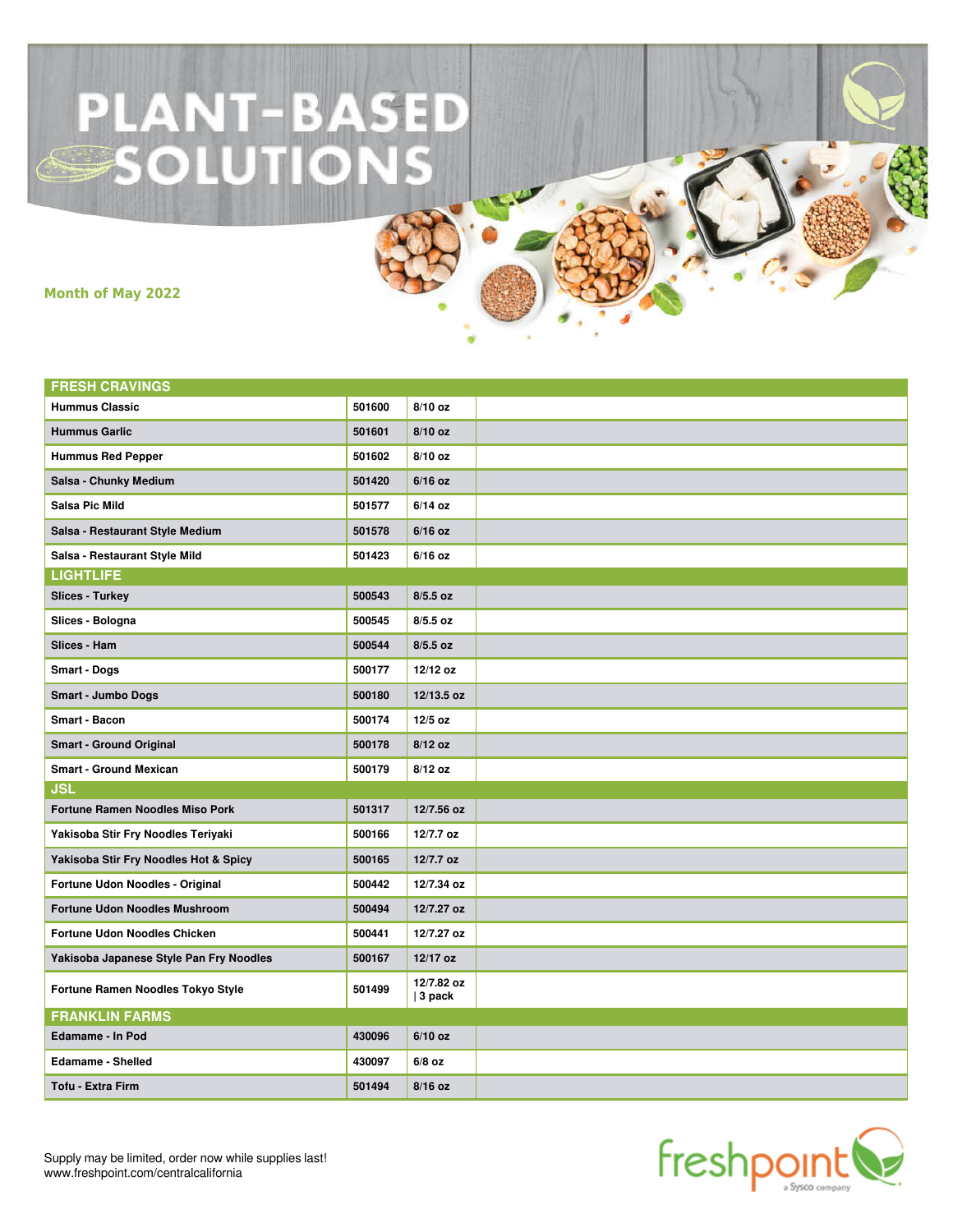## **PLANT-BASED**<br>SOLUTIONS

**Month of May 2022 | pg 2**

| Tofu - Firm                       | 501495 | $8/16$ oz   |  |
|-----------------------------------|--------|-------------|--|
| <b>Tofu - Medium</b>              | 501496 | $8/16$ oz   |  |
| <b>HOUSE FOODS</b>                |        |             |  |
| Tofu - Shirataki Noodles          | 500302 | 12/8 oz     |  |
| Tofu - Shirataki Fettuccine       | 500304 | $12/8$ oz   |  |
| Wok Me Up Garlic Stir Fry         | 500769 | $6/11.5$ oz |  |
| Woke Me Up Sweet Teriyaki         | 500770 | $6/11.5$ oz |  |
| Tofu - Organic Medium Firm        | 501498 | 12/14 oz    |  |
| <b>Tofu - Organic Firm</b>        | 500377 | 12/14 oz    |  |
| Tofu - Organic Extra Firm         | 500376 | 12/12 oz    |  |
| <b>EL BURRITO</b>                 |        |             |  |
| Carrot & Jalapeno                 | 500732 | $6/14$ oz   |  |
| Soyrizo                           | 500096 | 12/12 oz    |  |
| <b>FIELD ROAST</b>                |        |             |  |
| Sausage Apple Sage                | 500547 | 6/12.95 oz  |  |
| Sausage Italian                   | 501380 | 6/12.95 oz  |  |
| <b>Chao Slice Original</b>        | 501378 | $6/7$ oz    |  |
| <b>FRIEDAS - ORGANIC</b>          |        |             |  |
| Polenta Basil & Garlic            | 500102 | 12/16 oz    |  |
| <b>Polenta Traditional</b>        | 500106 | 12/16 oz    |  |
| <b>FOLLOW YOUR HEART</b>          |        |             |  |
| <b>Cheese Mozzarella Shredded</b> | 501078 | $8/8$ oz    |  |
| <b>Cheese Grated Parmesan</b>     | 501076 | $8/5$ oz    |  |
| <b>Cheese Shredded Parmesan</b>   | 501079 | 8/4 oz      |  |
| <b>Cheese Cheddar Shredded</b>    | 501077 | $8/8$ oz    |  |
| <b>Cheese Cheddar Slices</b>      | 501372 | 12/7 oz     |  |
| <b>Cheese Mozzarella Slices</b>   | 500932 | $12/7$ oz   |  |
| <b>Cheese American Slices</b>     | 501072 | 12/7 oz     |  |
| <b>Cheese Smoked Gouda Slices</b> | 501075 | $12/7$ oz   |  |
| <b>TOFURKY</b>                    |        |             |  |
| <b>Hickory Deli Slice</b>         | 500592 | $6/5.5$ oz  |  |
| <b>Over Roasted Deli Slice</b>    | 500591 | $6/5.5$ oz  |  |
| Veggie Burger                     | 501500 | $8/8$ oz    |  |
| <b>Italian Sausage</b>            | 500590 | $5/14$ oz   |  |
| <b>Premium Andouille Sausage</b>  | 500650 | 5/14 oz     |  |